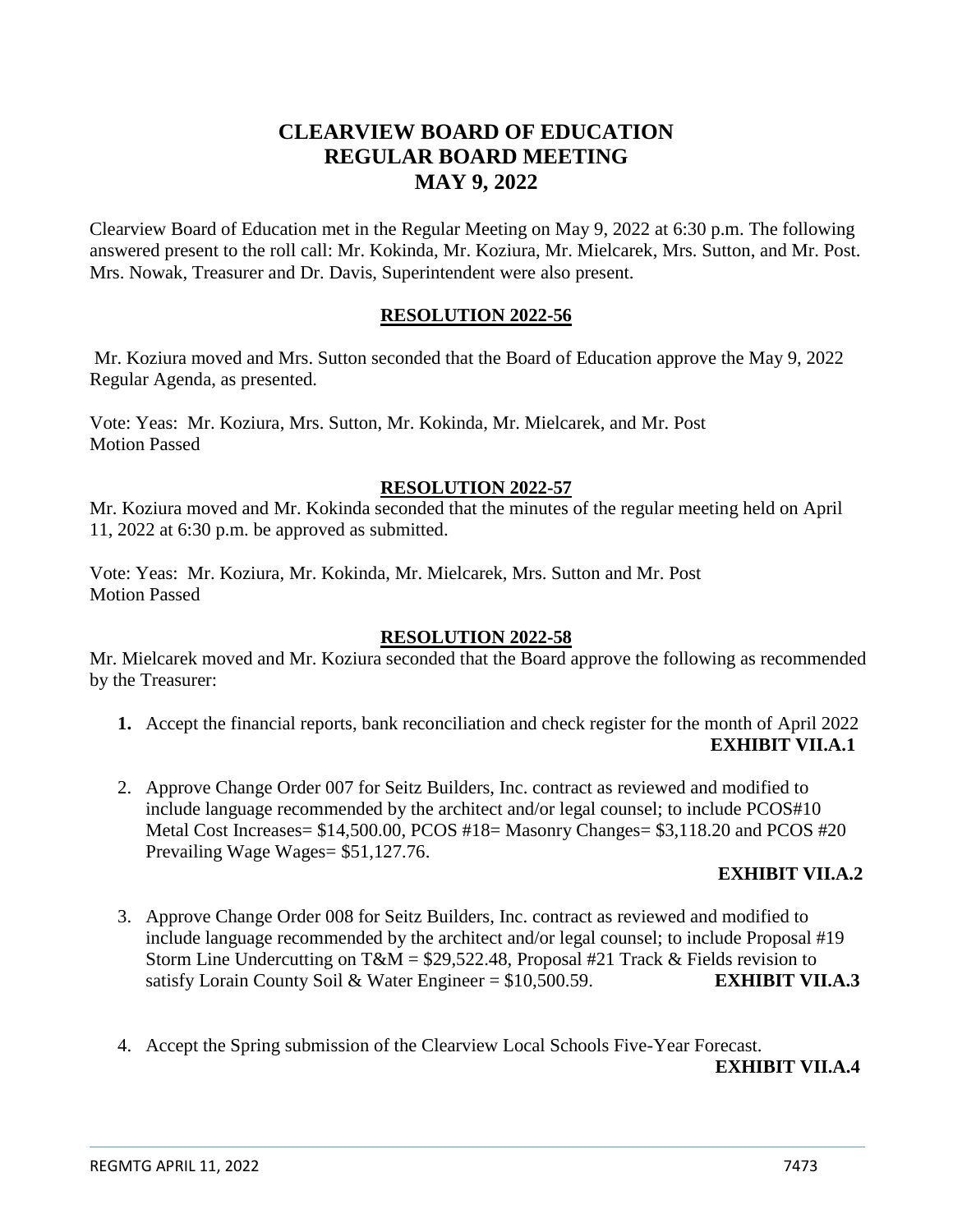5. Approve the FinalForms Terms of Service Agreement for the period July 1, 2022 through June 30, 2023 at a cost of \$5,880.62

#### **EXHIBIT VII.A.5**

Vote: Yeas: Mr. Mielcarek, Mr. Koziura, Mr. Kokinda, Mrs. Sutton, and Mr. Post Motion Passed

#### **RESOLUTION 2022-59**

Mr. Koziura moved and Mr. Kokinda seconded that the Board approve the following actions in regards to employee salary at the recommendation of the Superintendent

- 1. That the board amend RESOLUTION 2022-49 to reflect the following changes:
	- a. That the rate of pay for DENNIS PIHLBLAD and WILSON MELENDEZ, Seasonal Maintenance Workers 4/11/2022-11/5/22, move from \$10 per hour to \$12 per hour
- 2. NATALIE HANNA, Guidance Counselor, Durling Middle School, 1 Year Contract, to Step "5" for the 2022-2023 school year

Vote: Yeas: Mr. Koziura, Mr. Kokinda, Mr. Mielacrek, Mrs. Sutton, and Mr. Post Motion Passed

#### **RESOLUTION 2022-60**

Mr. Kokinda moved and Mr. Koziura seconded that the Board approve the following personnel actions for the 2021-2022 school year, as stated, in accordance with board policy and/or the negotiated agreements to which the actions apply, as recommended by the Superintendent

#### **CERTIFIED**

Resignation **JACOB WATKIN, 2<sup>nd</sup> Grade, Vincent Elementary, effective June 1, 2022** 

#### **CLASSIFIED**

**LESLIE BORG,** Cook's Helper, One Year Contract, Step "0", 2 hours per day, 185- day calendar, effective 8/24/2022

**ANNETTE SEXSTELLA**, Assistant Cook, One Year Contract, Step"0", 6.5 hours per day, 190-day calendar, effective 8/18/2022

**JANET S. PIHLBLAD**, Payroll Manager, One-Year Contract, Step "7", 8 hours per day, 260-day calendar, effective 7/1/2022. Training will be on as needed basis at her hourly rate effective 5/9/2022

#### Retirement

**FELIX ROMAN,** Bus Driver, effective 6/1/2022

Vote: Yeas: Mr. Kokinda, Mr. Koziura, Mr. Mielcarek, Mrs. Sutton, and Mr. Post Motion Passed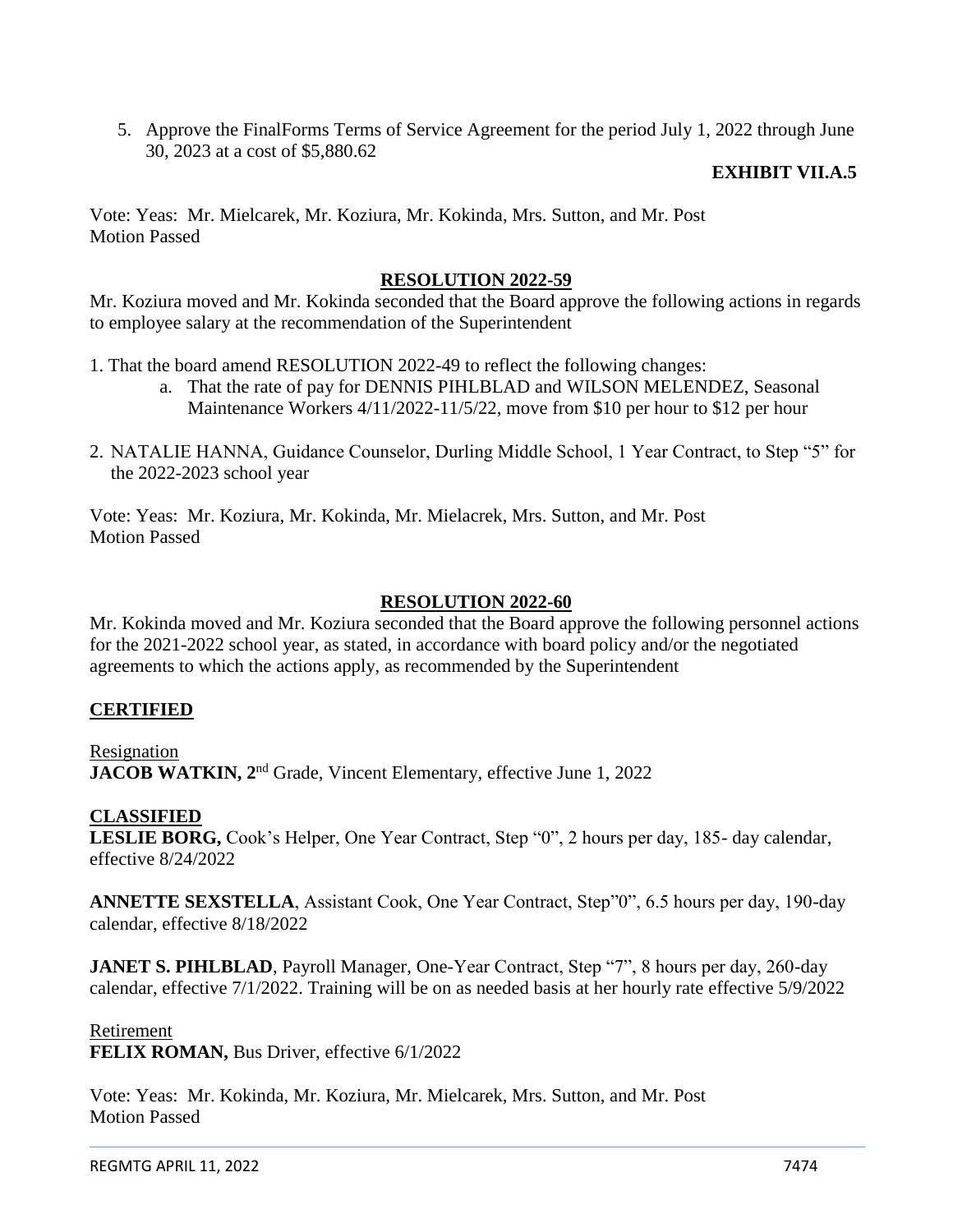## **RESOLUTION 2022-61**

Mr. Koziura moved and Mrs. Sutton seconded that the Board approve the following personnel actions for the 2022-2023 school year, as stated, in accordance with board policy and/or the negotiated agreements to which the actions apply, as recommended by the Superintendent

Renewal of One – Year contracts for; Retired-Rehired Employees and Tutors at the conclusion of the 2021-2022 school year.

**JOHN SZALAY,** Durling Middle School, Science Teacher (Retired-Rehired) **TAMMY SAN FELIPPO**, Clearview Local Schools, ESL Tutor, 7.5 hrs. per day

Vote: Yeas: Mr. Koziura, Mrs. Sutton, Mr. Kokinda, Mr. Mielcarek, and Mr. Post Motion Passed

#### **RESOLUTION 2022-62**

Mr. Mielcarek moved and Mrs. Sutton seconded that the Board renew the following contract as recommended by the Superintendent: **GILES BROWN,** Transportation Supervisor, per administrator salary schedule (220-day calendar), effective August 1, 2022 through July 31, 2025.

Vote: Yeas: Mr. Mielcarek, Mrs. Sutton, Mr. Kokinda, Mr. Koziura, and Mr. Post Motion Passed

#### **RESOLUTION 2022-63**

Mr. Koziura moved and Mr. Mielcarek seconded that the Board renew the following contract as recommended by the Superintendent: **CHERYL GILLIES,** Food Services Supervisor, per administrator salary schedule (220-day calendar), effective August 1, 2022 through July 31, 2025.

Vote: Yeas: Mr. Koziura, Mr. Mielcarek, Mr. Kokinda, Mrs. Sutton, and Mr. Post Motion Passed

#### **RESOLUTION 2022-64**

Mr. Koziura moved and Mrs. Sutton seconded that the Board renew the following contract as recommended by the Superintendent: **PENNY REINHART,** Assistant Principal, Durling Middle School, per administrator salary schedule (220-day calendar), effective August 1, 2022 through July 31, 2025.

Vote: Yeas: Mr. Post, Mrs. Kokinda, and Mrs. Sutton Motion Passed

#### **RESOLUTION 2022-65**

Mr. Kokinda moved and Mr. Mielcarek seconded that the Board approve the Memorandum of Understanding Between College Now Greater Cleveland and Clearview Local School District

**EXHIBIT XI.F.1**

Vote: Yeas: Mr. Kokinda, Mr. Mielcarek, Mr. Koziura, Mrs. Sutton and Mr. Post Motion Passed

#### **RESOLUTION 2022-66**